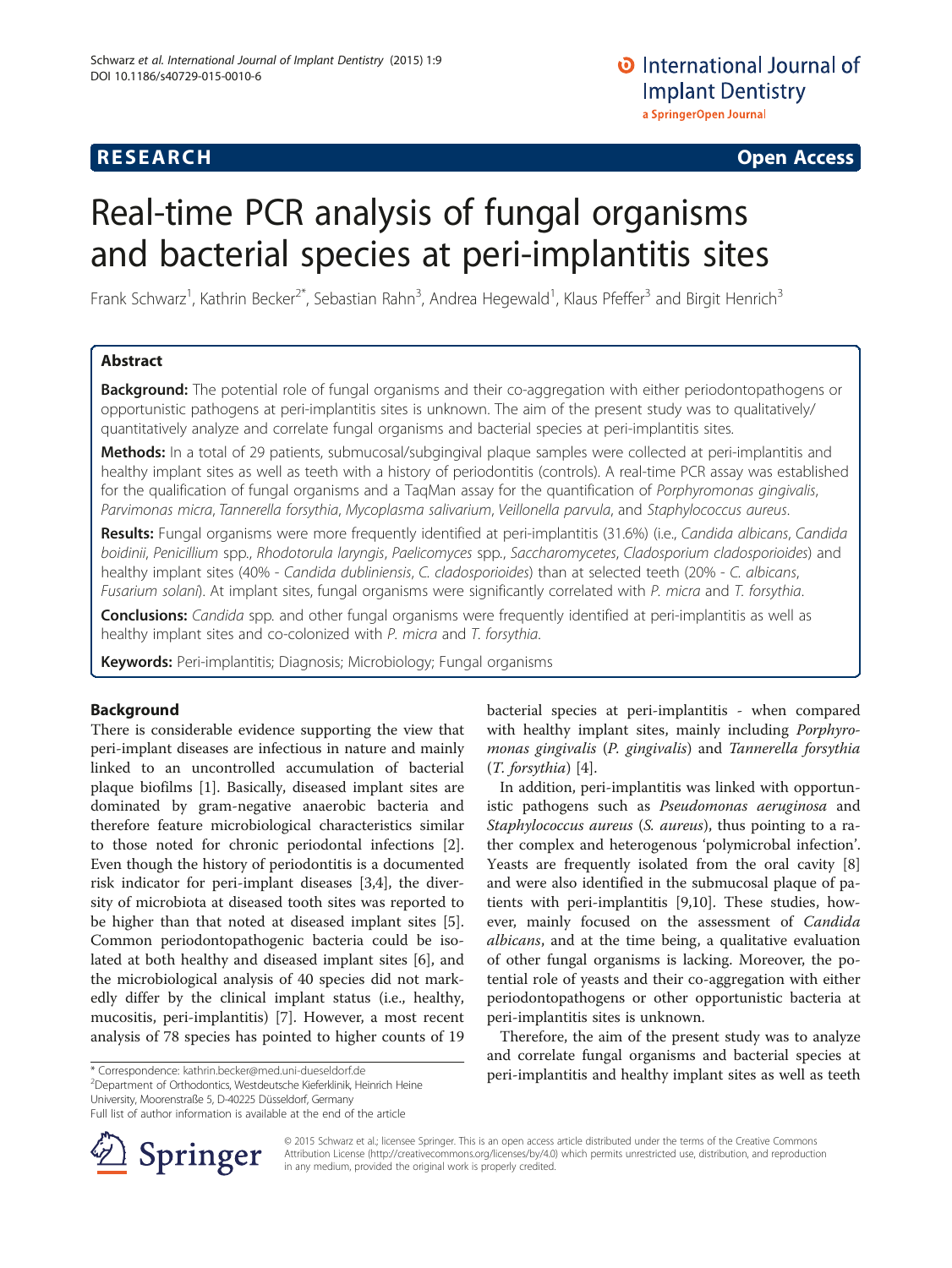with a history of periodontitis using real-time polymerase chain reaction (PCR).

## Methods

#### Study population

A total of 29 partially or fully edentulous patients were consecutively recruited from the Department of Oral Surgery, Heinrich Heine University, Düsseldorf, Germany, between April 2013 and July 2014. Nineteen patients (7 men and 13 women; mean age  $58.8 \pm 12.6$  years) suffered from initial to moderate or advanced periimplantitis, while ten patients (6 men and 4 women; mean age  $55.2 \pm 11.3$  years) revealed clinically healthy implant sites. Prior to participation, each patient was given a detailed description of the procedure and was required to sign informed consent forms. The study was in accordance with the Helsinki Declaration of 2008 and the study protocol was approved by the ethics committee of the Heinrich Heine University.

#### Patient selection

For patient selection, the following inclusion criteria were defined: 1) partially or fully edentulous, 2) presence of one screw-type titanium implant either exhibiting healthy (absence of bleeding on probing (BOP), probing depth (PD) <4 mm) or established peri-implantitis (i.e., bleeding on probing with or without suppuration/pus, pocketing, and radiographic bone loss - initial to moderate: <50%/advanced: >50% of the implant length relative to baseline) [\[11](#page-5-0)], 3) presence of a sufficiently dimensioned (>2 mm) keratinized mucosa, 4) no implant mobility, 5) no systemic antibiotic medication within the last 3 months, 6) no history of malignancy, radiotherapy, chemotherapy, or immunodeficiency within the last 4 years, 7) proper recall/periodontal maintenance care, 8) non-smoker or light smoking status in smokers (<10 cigarettes per day).

## Plaque samples

After a gentle supramucosal cleaning, submucosal plaque samples and peri-implant sulcus fluid were collected at the deepest aspect of each implant site by means of sterile paper points (i.e., each was left in place for 30 s). The paper point was transferred into 200 μl G2 buffer of the EZ1 DNA Tissue Kit (Qiagen, Hilden, Germany) and stored at −20°C until transportation to the Institute of Medical Microbiology and Hospital Hygiene at the Heinrich Heine University for analysis.

In the peri-implantitis group, one additional subgingival plaque sample was obtained from partially edentulous patients with a history of periodontitis  $(n = 10)$  and obtained at a tooth exhibiting the highest PD but no signs of acute periodontal disease (i.e., BOP/no suppuration). None of these teeth were located adjacent to the sampled implant sites. The control samples were also prepared for PCR analysis.

#### Genomic DNA preparation

At the Institute of Medical Microbiology and Hospital Hygiene, the specimens were re-suspended in the buffer by vortexing. After the addition of 10 μl Proteinase K solution (100 μg/ml Proteinase K), the samples were incubated for 30 min at 56°C. Total genomic DNA was isolated from 200 μl of the Proteinase K-digested samples by semiautomatic DNA preparation on an EZ1 biorobot machine (Qiagen) and the eluted 100 μl DNA samples stored at −20°C until use.

## TaqMan PCR

In house TaqMan PCRs for the quantification of Mycoplasma salivarium (M. salivarium) [[12\]](#page-5-0), Veillonella parvula (V. parvula) [\[13](#page-5-0)], S. aureus [\[14\]](#page-5-0), P. gingivalis [\[15](#page-6-0)], Parvimonas micra (P. micra) [\[16\]](#page-6-0), and T. forsythia [[15](#page-6-0)] (Table [1\)](#page-2-0) were carried out in a total volume of 25 μl consisting of 1× Eurogentec qPCR MasterMix (Eurogentec, Seraing, Belgium) without ROX (containing buffer, dNTPs (including dUTP), HotGoldStar DNA polymerase, 5 mM  $MgCl<sub>2</sub>$ , uracil-N-glycosylase and stabilizers (RT-QP2X-03NR, Eurogentec)), 300 nM each forward and reverse primer, 200 nM labeled probe, and 2.5 μl of template DNA (primer and probes are listed in Tables [1](#page-2-0) and [2](#page-2-0)). Amplicon carrying plasmids were used in concentrations of  $10^5$  and  $10^2$  copies/ $\mu$ l as quantification standards. Thermal cycling conditions were as follows: 1 cycle at 50°C for 10 min, 1 cycle at 95°C for 10 min followed by 45 cycles at 95°C for 15 s, and 60°C for 1 min. Cycling and fluorescent data collection and analysis were carried out with an iCycler from BioRad (BioRad Laboratories, Munich, Germany) according to the manufacturer's instructions.

#### Real-time PCR

Real-time PCR assays for the detection of fungal DNA (Table [2\)](#page-2-0) were carried out in a total volume of 25 μl consisting of 1× MesaGreen qPCR MasterMix Plus for SYBR Assay (containing Buffer, dNTPs (including dUTP), Meteor Taq DNA polymerase, 4 mM MgCl2, uracil-N-glycosylase, SYBR Green I, stabilizers and passive reference (RT-SY2X-06 + WOU); Eurogentec, Seraing, Belgium), 300 nM each forward and reverse primer and 2.5 μl of template DNA. In multiplex assays with three forward primers, each primer was adjusted to 100 mM. Positive detection was verified by sequencing [[17\]](#page-6-0) and BLAST analysis [\[18](#page-6-0)]. Thermal cycling conditions were as follows: 10 min at 50°C, 10 min at 95°C followed by 40 cycles of 15 s at 95°C, and 1 min at 60°C. Subsequent melting point analysis followed after 15 s at 95°C and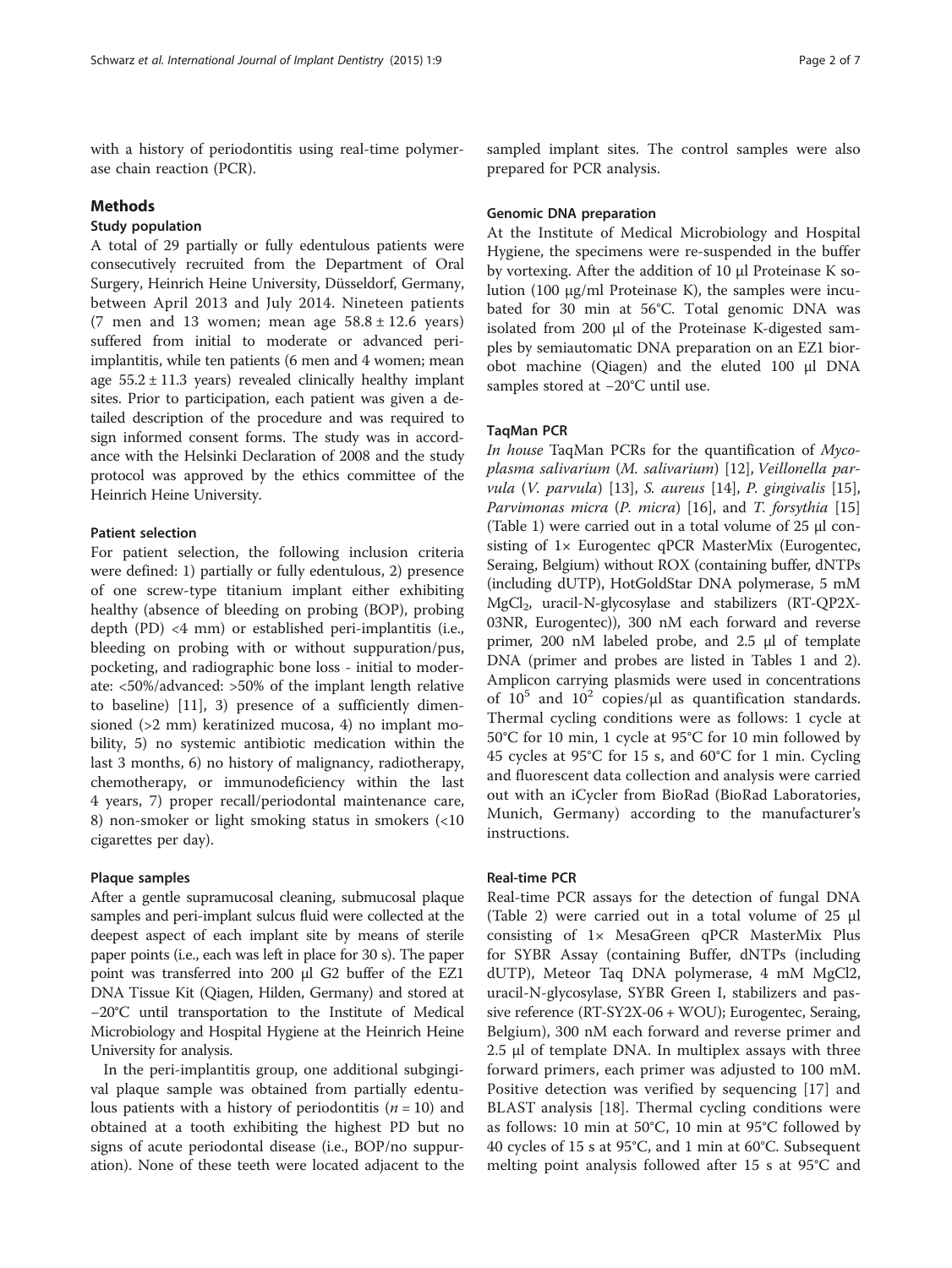| <b>Species</b>           | Gene          | Primer/probe | Sequences (5'-3')                               |
|--------------------------|---------------|--------------|-------------------------------------------------|
| Mycoplasma salivarium    | rpoB          | msali-F      | CCG TCA AAT GAT TTC GAT TGC                     |
|                          |               | msali-R      | GAA CTG CTT GAC GTT GCA TGT T                   |
|                          |               | msali-S      | Hex-ATG ATG CTA ACC GTG CGC TTA TGG GTG-BHO1    |
| Veillonella parvula      | 16S rDNA      | vpar-F       | TGC TAA TAC CGC ATA CGA TCT AAC C               |
|                          |               | vpar-R       | GCT TAT AAA TAG AGG CCA CCT TTC A               |
|                          |               | vpar-S       | HEX-CTA TCC TCG ATG CCG A-BHQ1                  |
| Staphylococcus aureus    | nuc           | saur-F       | CAA AGC ATC CTA AAA AAG GTG TAG AGA             |
|                          |               | saur-R       | TTC AAT TTT CTT TGC ATT TTC TAC CA              |
|                          |               | saur-S       | FAM-TTT TCG TAA ATG CAC TTG CTT CAG GAC CA-BHO1 |
| Porphyromonas gingivalis | Arg-gingipain | pgin-F       | CCT ACG TGT ACG GAC AGA GCT ATA                 |
|                          |               | pgin-R       | AGG ATC GCT CAG CGT AGC ATT                     |
|                          |               | pgin-S       | TexRed-TCG CCC GGG AAG AAC TTG TCT TCA-BHO2     |
| Parvimonas micra         | 16S rDNA      | pmic-F       | TCG AAC GTG ATT TTT GTG GAA A                   |
|                          |               | pmic-R       | GGT AGG TTG CTC ACG TGT TAC TCA                 |
|                          |               | pmic-S       | FAM-CCC GTT CGC CAC TT-BHQ1                     |
| Tannerella forsythia     | bspA          | tfor-F       | TCC CAA AGA CGC GGA TAT CA                      |
|                          |               | $t$ for-R    | ACG GTC GCG ATG TCA TTG T                       |
|                          |               | tfor-S       | FAM-CCG CGA CGT GAA ATG GTA TTC CTC-BHO1        |
|                          |               | tfor-S II    | HEX-TCG CGA CGT GAA ATG GTA TTC CTC-BHO1        |

<span id="page-2-0"></span>Table 1 Overview of bacterial species, corresponding genes, primers/probes, and DNA sequences

1 min at 60°C from 65°C to 95°C with an increment of 0.5°C for 15 s and plate read.

#### Statistical analysis

The statistical analysis was performed using a commercially available software program (SPSS Statistics 22.0, IBM Corp., Ehningen, Germany). Kendall-Tau-b correlation coefficients were calculated to evaluate the dependence between fungal organisms, bacterial species as well as disease severity (i.e., initial to moderate and advanced sites). Results were considered statistically significant at  $P < 0.05$ .

## Results

According to the given definition, the present analysis was based on a total of  $n = 13$  initial to moderate and  $n = 6$ advanced peri-implantitis lesions ( $n = 19$  patients), 10 healthy implant sites ( $n = 10$  patients), as well as 10 teeth

|  |  |  |  |  |  | Table 2 Overview of fungal organisms, corresponding genes, primers/probes, and DNA sequences |
|--|--|--|--|--|--|----------------------------------------------------------------------------------------------|
|--|--|--|--|--|--|----------------------------------------------------------------------------------------------|

| <b>Species</b>           | Gene             | Primer/probe       | Sequences (5'-3')           |
|--------------------------|------------------|--------------------|-----------------------------|
| Aspergillus spp. plus    | ITS <sub>2</sub> | aspe-F             | CTG TCC GAG CGT CAT TG      |
| Penicillium spp.         |                  | pen1-F             | GTC CGA GCG TCA TTT CTG     |
|                          |                  | pen2-F             | TCC GAG CGT CAT TGC TG      |
|                          |                  | its2-R             | TCC TCC GCT TAT TGA TAT GC  |
| Rhizomucor spp. plus     | ITS <sub>2</sub> | muco-F             | GAA CGC AWC TTG CGC TCA     |
| Mucor spp. plus          |                  | $rhi1-F$           | TCA TCC ATT GGG TAC GTC TAG |
| Rhizopus spp.            |                  | its2-R             | TCC TCC GCT TAT TGA TAT GC  |
| Absidia spp. plus        | ITS <sub>2</sub> | absi-F             | ATY TTT GAA CGC ATC TTG CA  |
| Cunninghamella spp. plus |                  | $lic1-F$           | ATT YAG TTG CTG TCA TGG CC  |
| Lichtheimia spp.         |                  | lic <sub>2-F</sub> | CAT TCA GTT GCT CTC ATG GTC |
|                          |                  | its2-R             | TCC TCC GCT TAT TGA TAT GC  |
| Candida spp.             | ITS <sub>2</sub> | cand-F             | CCT GTT TGA GCG TCR TTT     |
|                          |                  | its2-R             | TCC TCC GCT TAT TGA TAT GC  |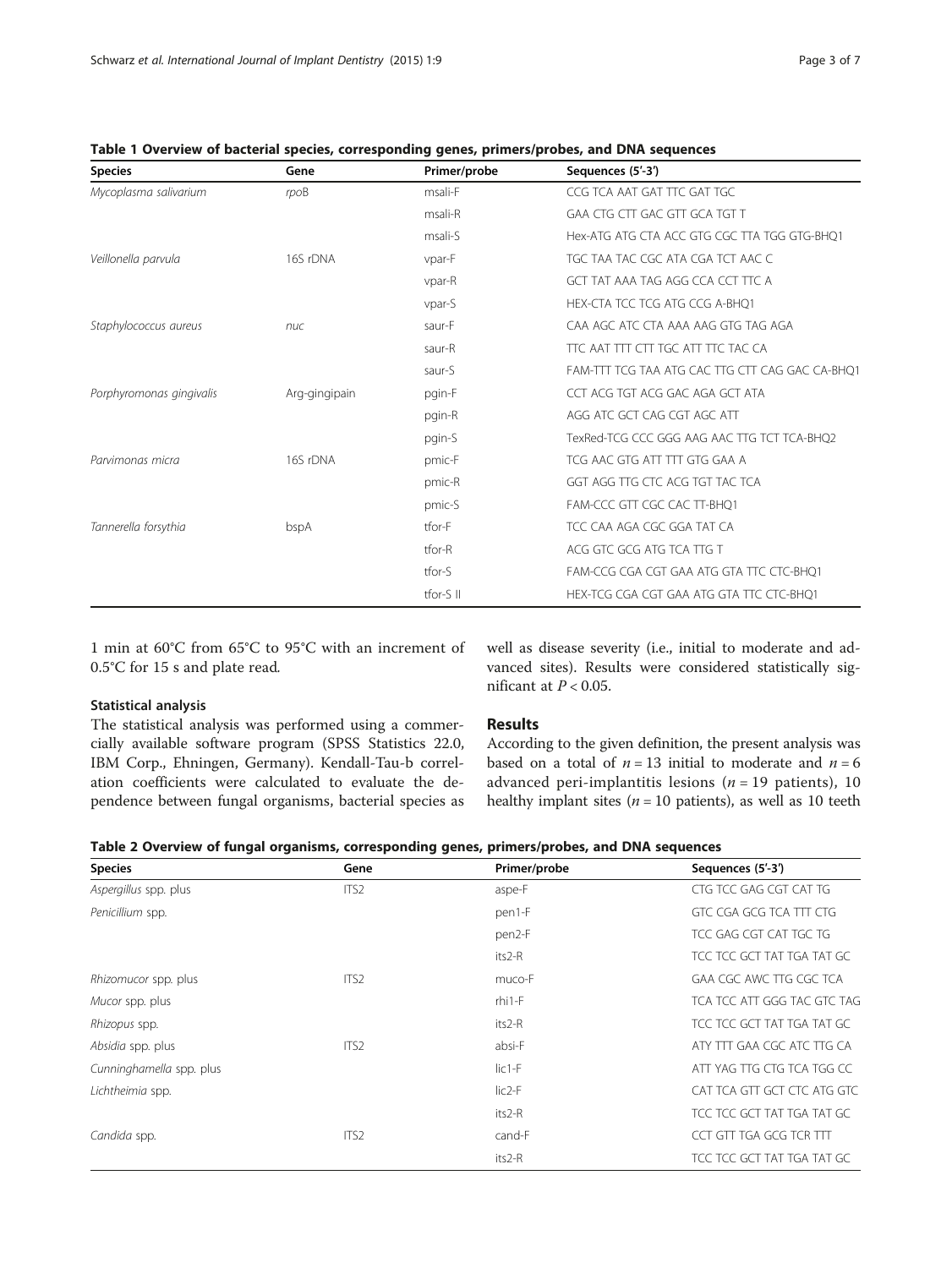with a history of periodontitis ( $n = 10$  out of 19 patients suffering from peri-implantitis).

## Fungal and bacterial analysis

The analysis of fungal organisms as well as of M. salivarium, V. parvula, S. aureus, P. gingivalis, P. micra, and T. forsythia at peri-implantitis as well as healthy implant and selected tooth sites is presented in Tables 3, [4](#page-4-0), and [5.](#page-4-0)

## Peri-implantitis sites

Fungal organisms were identified in 31.6% (six sites) of the patients and equally distributed between initial to moderate (three sites) and advanced (two sites) periimplantitis sites. The respective plaque samples were dominated  $(n = 3)$  by *Candida* spp. (i.e., *C. albicans* and Candida boidinii) and at two sites co-colonized with Penicillium spp. and Rhodotorula laryngis. Paelicomyces spp. (67% homologous), Saccharomycetes (76% homologous), and Cladosporium cladosporioides were identified at three sites (Table 3). The Kendall-Tau-b coefficients failed to reveal any significant correlations between the presence of fungal organisms and the proportions of M. salivarium (−0.26), V. parvula (0.26), S. aureus (0.34), and P. gingivalis (0.09) as well as disease severity (0.26)  $(P > 0.05$ , respectively). However, a significant correlation was noted with respect to the proportions of P. micra (-0.42) and T. forsythia (-0.44) ( $P < 0.05$ , respectively).

#### Healthy implant sites

In the selected partially edentulous patients, fungal organisms were identified at four implant sites (Candida dubliniensis and C. cladosporioides), corresponding to a frequency of 40.0% (Table [4](#page-4-0)). The Kendall-Tau-b coefficients failed to reveal any significant correlations between the presence of fungal organisms and the proportions of M. salivarium (0.38),V. parvula (−0.24), S. aureus (−0.33), and P. gingivalis  $(-0.51)$  (P > 0.05, respectively). However, a significant correlation was noted with respect to the proportions of P. micra (0.65) and T. forsythia (0.65)  $(P < 0.05$ , respectively).

## Selected tooth sites

In the selected partially edentulous patients, fungal organisms were identified at two tooth sites (C. albicans and Fusarium solani), corresponding to a frequency of 20.0% (Table [5\)](#page-4-0).

The Kendall-Tau-b coefficients failed to reveal any significant correlations between the presence of fungal organisms and the proportions of  $M$ . salivarium (0.25),  $V$ . parvula (0.34), P. gingivalis (0.60), P. micra (0.32), T. forsythia (0.12), and S. aureus (0.66) ( $P > 0.05$ , respectively).

## **Discussion**

The present study aimed at analyzing and correlating fungal organisms with several periodontopathogenic and opportunistic bacterial species at peri-implantitis

Table 3 Bacterial and fungal analysis: peri-implantitis sites ( $n = 19$  patients)

| Patient | Severity | M. salivarium | V. parvula   | S. aureus                | P. gingivalis | P. micra     | T. forsythia | <b>Fungal organisms</b>            |
|---------|----------|---------------|--------------|--------------------------|---------------|--------------|--------------|------------------------------------|
|         | $i-m$    |               | $7.96E + 04$ |                          |               | $6.29E + 01$ | $2.14E + 01$ | Paelicomyces spp.                  |
| 2       | i-m      | $3.31E + 02$  | $4.59E + 03$ |                          |               | $1.94E + 04$ | $6.60E + 01$ |                                    |
| 3       | i-m      | $1.80E + 01$  | $5.25E + 02$ |                          | $3.07E + 05$  | $7.67E + 04$ | $9.28E + 04$ | $\overline{\phantom{a}}$           |
| 4       | i-m      | $1.02E + 01$  | $3.23E + 03$ |                          | $1.16E + 02$  | $1.98E + 02$ | $3.33E + 01$ | Candida boidinii, Penicillium spp. |
| 5       | i-m      |               | $2.08E + 03$ |                          |               | $1.11E + 01$ | $1.51E + 01$ | $\overline{\phantom{a}}$           |
| 6       | i-m      | $1.23E + 02$  | $2.29E + 03$ |                          | $4.40E + 04$  | $1.45E + 03$ | $1.33E + 04$ | $\overline{\phantom{a}}$           |
| 7       | $i-m$    | $1.17E + 03$  | $9.02E + 02$ |                          | $6.37E + 03$  | $3.71E + 03$ | $4.28E + 01$ | $\frac{1}{2}$                      |
| 8       | i-m      |               | $3.13E + 03$ | $\overline{\phantom{a}}$ |               |              | $3.87E + 00$ | Candida albicans                   |
| 9       | i-m      |               | $1.13E + 02$ |                          | $7.67E + 01$  | $4.26E + 03$ | $5.20E + 03$ |                                    |
| 10      | $i-m$    | $1.46E + 04$  | $5.58E + 04$ |                          | $1.24E + 01$  | $1.29E + 03$ | $5.33E + 04$ | $\overline{\phantom{a}}$           |
| 11      | i-m      |               | $8.22E + 03$ | $\overline{\phantom{a}}$ |               |              | $1.06E + 02$ | $\overline{\phantom{a}}$           |
| 12      | $i-m$    | 1.48E-01      | $4.98E + 03$ | 37.43                    | $2.31E + 02$  | $3.10E + 01$ | $5.33E + 01$ | Cladosporium cladosporioides       |
| 13      | i-m      | $8.46E + 02$  | $1.76E + 02$ |                          |               | $1.33E + 04$ | $2.99E + 03$ |                                    |
| 14      | a        | $1.66E + 03$  | $3.90E + 04$ | $\overline{\phantom{a}}$ | $1.28E + 05$  | $6.75E + 03$ | $1.02E + 04$ | Rhodotorula laryngis, Candida alb. |
| 15      | a        | $1.91E + 02$  | $1.13E + 03$ |                          | $1.51E + 01$  | $6.33E + 03$ | $1.56E + 01$ |                                    |
| 16      | a        | $1.29E + 05$  | $1.27E + 04$ |                          |               | $3.85E + 05$ | $1.29E + 05$ |                                    |
| 17      | a        | $6.82E + 01$  | $5.43E + 01$ |                          |               | $3.00E + 04$ | $1.17E + 04$ | $\overline{\phantom{a}}$           |
| 18      | a        | $1.95E + 04$  | $1.35E + 05$ |                          | $1.46E + 04$  | $2.25E + 03$ | $4.44E + 03$ | $\overline{\phantom{a}}$           |
| 19      | a        |               | $7.43E + 03$ |                          | $3.08E + 01$  | $1.26E + 02$ | $1.33E + 02$ | $\overline{\phantom{a}}$           |

i-m, initial to moderate; a, advanced.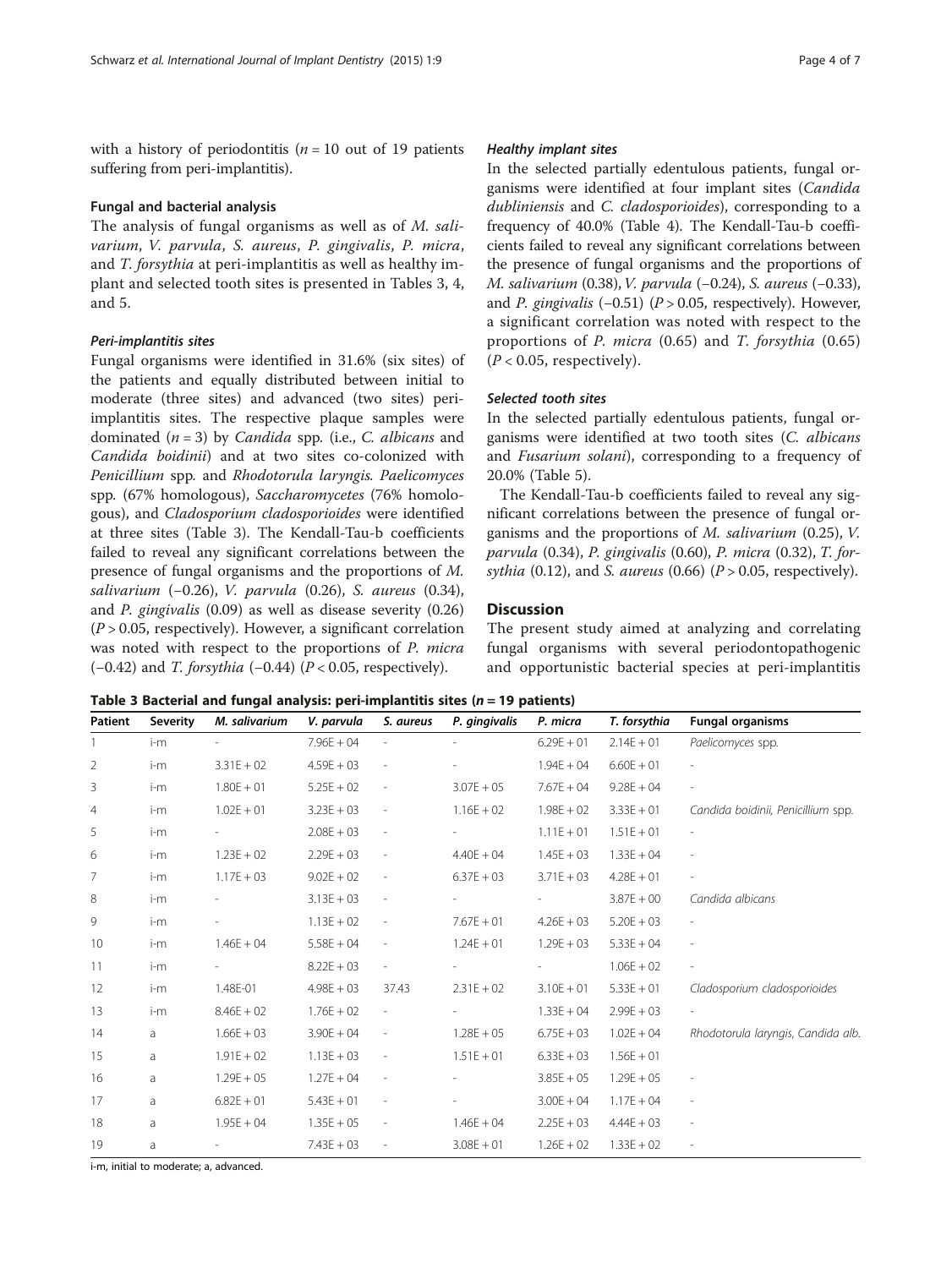| Patient        | M. salivarium            | V. parvula               | S. aureus                | P. gingivalis | P. micra     | T. forsythia | <b>Fungal organisms</b>      |
|----------------|--------------------------|--------------------------|--------------------------|---------------|--------------|--------------|------------------------------|
|                | $\overline{\phantom{a}}$ | $2.26E + 03$             | $\overline{\phantom{a}}$ | $1.64F + 01$  | $8.02E + 00$ | $7.58F + 01$ | ٠                            |
| 2              | $1.46E + 04$             | $3.94E + 04$             | 36.45                    | ۰             | $4.00E + 04$ | $1.14E + 04$ | Candida dubliniensis         |
| 3              | $\overline{\phantom{a}}$ | $3.16E + 04$             | 37.49                    | $1.62F + 01$  | $8.88E + 01$ | $4.90E + 01$ | $\overline{a}$               |
| $\overline{4}$ | $\overline{\phantom{a}}$ | $3.42F + 04$             | $\overline{a}$           |               | $1.62F + 04$ | $7.78F + 01$ | $\overline{\phantom{a}}$     |
| 5              | $\overline{\phantom{a}}$ | $1.78E + 04$             | $\overline{\phantom{a}}$ |               | $1.81E + 02$ | $3.66E + 03$ | $\overline{a}$               |
| 6              |                          | $2.74E + 03$             | $\overline{\phantom{a}}$ |               | $1.38E + 01$ | $1.40E + 02$ | Cladosporium cladosporioides |
| $\overline{7}$ | $\overline{\phantom{a}}$ | $2.50E + 02$             | 36.90                    | $\sim$        | $1.03E + 03$ | $6.19F + 01$ | ٠                            |
| 8              | $9.34F + 01$             | $1.37E + 03$             | 36.61                    | $8.52E + 02$  | $1.15E + 03$ | $2.84E + 01$ | ٠                            |
| 9              | $2.04F + 01$             | $1.29F + 03$             | $\overline{\phantom{a}}$ |               | $8.06E + 01$ | $8.79E + 02$ | Cladosporium cladosporioides |
| 10             | $\overline{\phantom{a}}$ | $\overline{\phantom{a}}$ | $\overline{\phantom{a}}$ |               | $4.48E + 02$ | $8.69E + 02$ | Cladosporium cladosporioides |

<span id="page-4-0"></span>Table 4 Bacterial and fungal analysis: healthy implant sites ( $n = 10$  patients)

sites using real-time PCR. These outcomes were compared with those noted at healthy implant sites as well as teeth with a history of periodontitis.

Basically, the present analysis has pointed to a high prevalence of fungal organisms in submucosal plaque samples obtained at both peri-implantitis (31.6%) and healthy (40%) implant sites. Peri-implantitis sites were dominated by Candida spp. (i.e., C. albicans and C. boidinii) and occasionally co-colonized with Penicillium spp. and R. laryngis, while at three additional sites, Paelicomyces spp., Saccharomycetes, and C. cladosporioides were identified. Healthy implant sites were mainly associated with C. dubliniensis and C. cladosporioides.

In this context, it must be emphasized that this is the first report on Penicillium spp., R. laryngis, Paelicomyces spp., Saccharomycetes, and C. cladosporioides at implant sites, and therefore, any comparison with previous findings is not feasible. However, the high proportions of Candida spp. noted in the present analysis corroborate previous data also pointing to a frequency of 55% at peri-implantitis sites [[9](#page-5-0)], while a most recent study merely identified C. albicans in 3% of the patients investigated [\[10](#page-5-0)].

In contrast to the present data, Leonhardt et al. failed to identify Candida spp. in a total of 51 patients with

clinically healthy mucosal conditions [[9](#page-5-0)]. In this context, however, it is also important to emphasize that the presence of C. albicans per se does not necessarily cause symptomatic oral mucosal lesions (i.e., stomatitis) [\[19](#page-6-0)]. Host susceptibility to these infections is commonly triggered either by local or systemic (e.g., HIV infection, antibiotic medication) factors [\[20,21\]](#page-6-0). Furthermore, Candida spp. possess a high potential to colonize and invade gingival tissues [[22\]](#page-6-0) and co-aggregate with other oral microorganisms such as  $Pg$  [\[23,24\]](#page-6-0). The present microbiological analysis also has identified high proportions of periodontopathogenic bacteria associated with peri-implant diseases, thus corroborating previous analyses [\[4,7,9,](#page-5-0)[25,26](#page-6-0)]. However, at both peri-implantitis and healthy implant sites, fungal organisms were only correlated with P. micra and T. forsythia. Unfortunately, the PCR analysis employed did not allow for a quantification of yeasts, and therefore, further studies are needed to determine relative differences in the composition of these specific organisms at healthy and diseased implant sites.

Furthermore, the present analysis failed to identify any significant correlation of either fungal organisms or disease severity with opportunistic bacteria, such as M. salivarium, V. parvula, and S. aureus. At tooth sites, M.

Table 5 Bacterial and fungal analysis: tooth sites (n = 10 patients)

|                | Table 5 Bacterial and fungal analysis: tooth sites (n = 10 patients) |               |                          |                          |              |              |                          |  |  |  |
|----------------|----------------------------------------------------------------------|---------------|--------------------------|--------------------------|--------------|--------------|--------------------------|--|--|--|
| Patient        | M. salivarium                                                        | V. parvula    | S. aureus                | P. gingivalis            | P. micra     | T. forsythia | <b>Fungal organisms</b>  |  |  |  |
|                | $7.05E + 01$                                                         | $7.00E + 01$  | $\overline{a}$           | $\overline{\phantom{a}}$ |              | $4.67E + 01$ | $\overline{\phantom{0}}$ |  |  |  |
| 5              | ٠                                                                    | $1.18E + 04$  | $\sim$                   | $6.30F + 00$             | $5.02F + 02$ | $1.51E + 01$ | ٠                        |  |  |  |
| 6              | $4.08F + 03$                                                         | $6.71E + 02$  | $\overline{\phantom{a}}$ |                          | $5.23E + 03$ | $4.89F + 04$ | Fusarium solani          |  |  |  |
| $\overline{7}$ | $4.55E + 02$                                                         | $7.06E + 03$  | $\overline{\phantom{a}}$ | $1.43E + 05$             | $1.47E + 04$ | $6.36E + 04$ | ٠                        |  |  |  |
| 10             | $\overline{\phantom{a}}$                                             | $1.79E + 02$  | $\sim$                   | $1.76F + 01$             | $5.49E + 00$ | $2.40F + 00$ | ٠                        |  |  |  |
| 12             | $1.79F + 03$                                                         | $1.92F + 0.3$ | $\overline{\phantom{a}}$ |                          | $1.43F + 04$ | $3.59E + 03$ | Candida albicans         |  |  |  |
| 13             | $\overline{\phantom{a}}$                                             | $1.26E + 02$  | $\sim$                   |                          |              | $1.21E + 02$ | $\overline{a}$           |  |  |  |
| 16             | $\overline{\phantom{a}}$                                             | $3.19E + 03$  | $\sim$                   | $1.07E + 04$             | $3.44E + 03$ | $3.01E + 04$ |                          |  |  |  |
| 17             | $2.69E + 01$                                                         | $2.68E + 03$  | 28.25                    | $6.82E + 01$             | $2.08E + 02$ | $4.83E + 01$ | $\overline{\phantom{0}}$ |  |  |  |
| 19             | $1.03E + 01$                                                         | $1.33E + 02$  | $\overline{\phantom{a}}$ |                          | $9.81E + 01$ | $4.08E + 01$ | $\overline{\phantom{a}}$ |  |  |  |
|                |                                                                      |               |                          |                          |              |              |                          |  |  |  |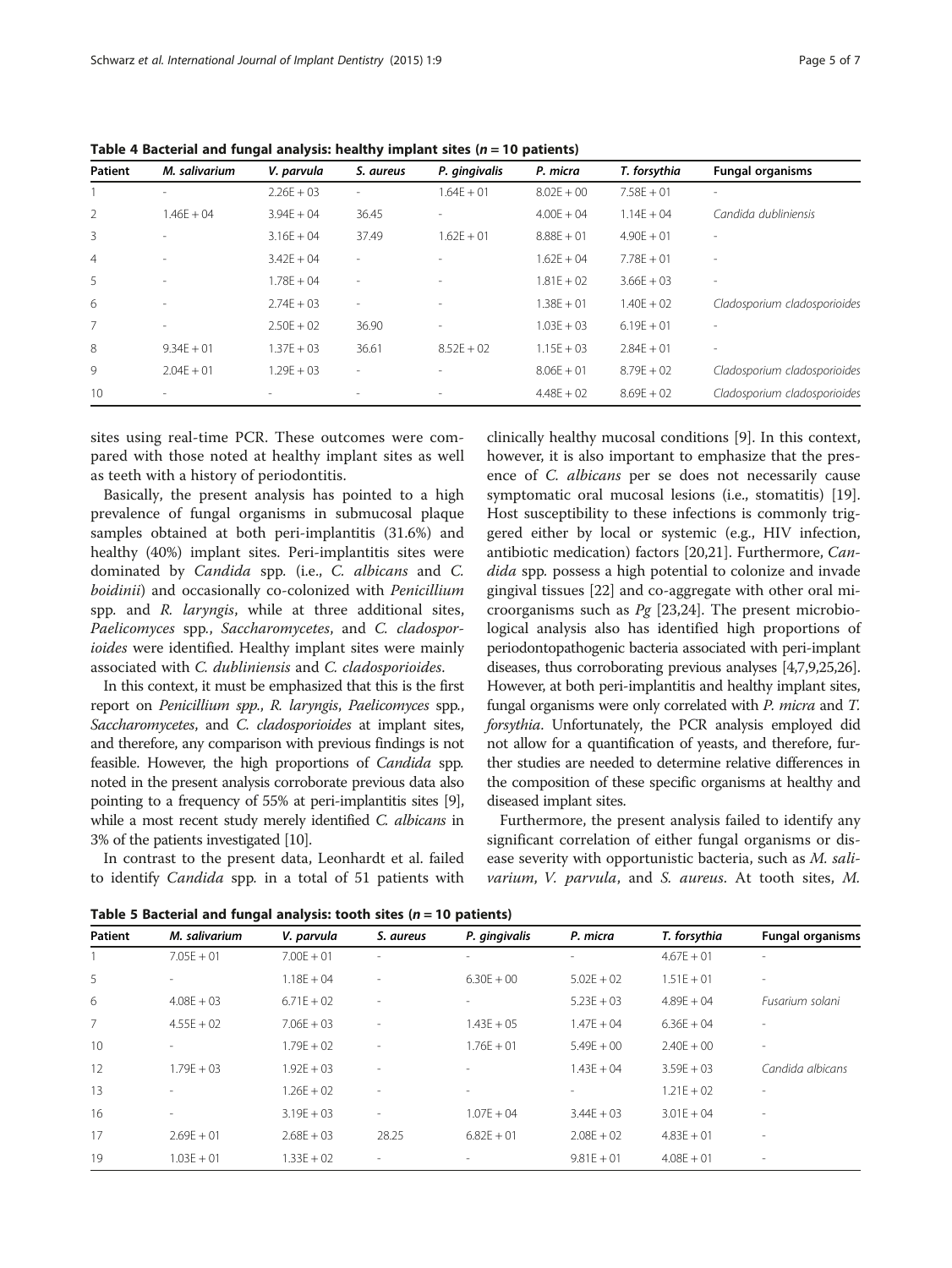<span id="page-5-0"></span>salivarium was mainly isolated from the sulcus area and associated with gingivitis lesions [[27](#page-6-0)]. Interestingly, S. aureus has only been identified at one single peri-implantitis - but several healthy implant sites, which is contradictory to the higher prevalence at periimplantitis sites noted in larger cohorts [4,7,9]. When further analyzing the present data, it was also noted that at several sites, the frequency of selected periodontopathogenic bacteria was below the detection thresholds, irrespective of disease severity. These findings clearly corroborate previous data indicating that these periodontopathogenic bacteria may not necessarily be related to peri-implantitis [6].

Fungal organisms have also been isolated from periodontal pockets in chronic periodontitis patients. The reported prevalence of yeast-positive samples varied between 15.6% and 17.5% [[28,29\]](#page-6-0). These untreated periodontal pockets were also dominated by C. albicans. Other species, such as Candida parapsilosis, C. dubliniensis, Candida tropicalis, and Rhodotorula spp., were rarely observed [\[30\]](#page-6-0). Even though the prevalence of C. albicans tended to be higher in chronic periodontitis (30%) when compared with healthy patients (15%), this difference did not reach statistical significance [[30](#page-6-0)]. The present frequency of fungal organisms in subgingival plaque samples obtained from teeth with a history of periodontitis basically corroborates the above reported data but was markedly lower when compared with all implant sites investigated. However, the frequency distribution of periodontopathogenic and opportunistic bacteria did not seem to differ between tooth and implant sites, which is basically in line with a recent analysis assessing Aggregatibacter actinomycetemcomitans, Pg, Prevotella intermedia, Tf, Treponema denticola, S. aureus, enteric bacteria, and *P. aeruginosa* [10]. In this context, it must be emphasized that the present analysis just focused on the most relevant periodontopathogens associated with peri-implantitis [4] as well as a few opportunistic bacteria [4,7,9,[27\]](#page-6-0) that were linked to the oral cavity. Therefore, future analyses should consider a broader spectrum of potential pathogens.

# Conclusions

Within the limitations of the present analysis, it was concluded that *Candida* spp. and other fungal organisms were frequently identified at peri-implantitis as well as healthy implant sites and co-colonized with P. micra and T. forsythia.

#### Abbreviations

BOP: Bleeding on probing; M. salivarium: Mycoplasma salivarium; P. gingivalis: Porphyromonas gingivalis; P. micra: Parvimonas micra; PD: Probing pocket depth; S. aureus: Staphylococcus aureus; T. forsythia: Tannerella forsythia; V. parvula: Veillonella parvula.

#### Competing interests

Frank Schwarz, Kathrin Becker, Sebastian Rahn, Andrea Hegewald, Klaus Pfeffer, and Birgit Henrich declare that they have no competing interests.

#### Authors' contributions

FS, BH, and KP have made substantial contributions to study conception and design, analysis, and interpretation of data as well as manuscript preparation. KB performed the statistical analysis. AH and SR were involved in data acquisition. All authors read and approved the final manuscript.

#### Acknowledgements

We kindly appreciate the skills and commitment of Ms. Dana Belick (Institute of Medical Microbiology and Hospital Hygiene, Heinrich Heine University, Düsseldorf) in the DNA preparation and bacterial analysis and the Jürgen Manchot Foundation for financial support.

#### Author details

<sup>1</sup>Department of Oral Surgery, Westdeutsche Kieferklinik, Heinrich Heine University, Moorenstraße 5, D-40225 Düsseldorf, Germany. <sup>2</sup>Department of Orthodontics, Westdeutsche Kieferklinik, Heinrich Heine University, Moorenstraße 5, D-40225 Düsseldorf, Germany. <sup>3</sup>Institute of Medical Microbiology and Hospital Hygiene, Heinrich Heine University, Universitätsstraße 1, D-40225 Düsseldorf, Germany.

#### Received: 16 January 2015 Accepted: 11 March 2015 Published online: 21 April 2015

#### References

- 1. Lindhe J, Meyle J, Group DoEWoP. Peri-implant diseases: consensus report of the sixth European workshop on periodontology. J Clin Periodontol. 2008;35:282–5.
- 2. Mombelli A, Decaillet F. The characteristics of biofilms in peri-implant disease. J Clin Periodontol. 2011;38 Suppl 11:203–13.
- 3. Heitz-Mayfield LJ. Peri-implant diseases: diagnosis and risk indicators. J Clin Periodontol. 2008;35:292–304.
- 4. Persson GR, Renvert S. Cluster of bacteria associated with peri-implantitis. Clin Implant Dent Relat Res. 2014;16:783–93.
- 5. Heuer W, Kettenring A, Stumpp SN, Eberhard J, Gellermann E, Winkel A, et al. Metagenomic analysis of the peri-implant and periodontal microflora in patients with clinical signs of gingivitis or mucositis. Clin Oral Investig. 2012;16:843–50.
- 6. Casado PL, Otazu IB, Balduino A, de Mello W, Barboza EP, Duarte ME. Identification of periodontal pathogens in healthy periimplant sites. Implant Dent. 2011;20:226–35.
- 7. Renvert S, Roos-Jansaker AM, Lindahl C, Renvert H, Rutger PG. Infection at titanium implants with or without a clinical diagnosis of inflammation. Clin Oral Implants Res. 2007;18:509–16.
- 8. Oliveira MA, Carvalho LP, Gomes Mde S, Bacellar O, Barros TF, Carvalho EM. Microbiological and immunological features of oral candidiasis. Microbiol Immunol. 2007;51:713–9.
- 9. Leonhardt A, Renvert S, Dahlen G. Microbial findings at failing implants. Clin Oral Implants Res. 1999;10:339–45.
- 10. Albertini M, Lopez-Cerero L, O'Sullivan MG, Chereguini CF, Ballesta S, Rios V, et al. Assessment of periodontal and opportunistic flora in patients with peri-implantitis. Clin Oral Implants Res. 2014; Apr 10. doi: 10.1111/clr.12387. [Epub ahead of print]
- 11. Lang NP, Berglundh T, Working Group 4 of Seventh European Workshop on P. Periimplant diseases: where are we now?–Consensus of the Seventh European Workshop on Periodontology. J Clin Periodontol. 2011;38 Suppl 11:178–81.
- 12. Henrich B, Schmitt M, Bergmann N, Zanger K, Kubitz R, Haussinger D, et al. Mycoplasma salivarium detected in a microbial community with Candida glabrata in the biofilm of an occluded biliary stent. J Med Microbiol. 2010;59:239–41.
- 13. Bizhang M, Ellerbrock B, Preza D, Raab W, Singh P, Beikler T, et al. Detection of nine microorganisms from the initial carious root lesions using a TaqMan-based real-time PCR. Oral Dis. 2011;17:642–52.
- 14. McDonald RR, Antonishyn NA, Hansen T, Snook LA, Nagle E, Mulvey MR, et al. Development of a triplex real-time PCR assay for detection of Panton-Valentine leukocidin toxin genes in clinical isolates of methicillin-resistant Staphylococcus aureus. J Clin Microbiol. 2005;43:6147–9.